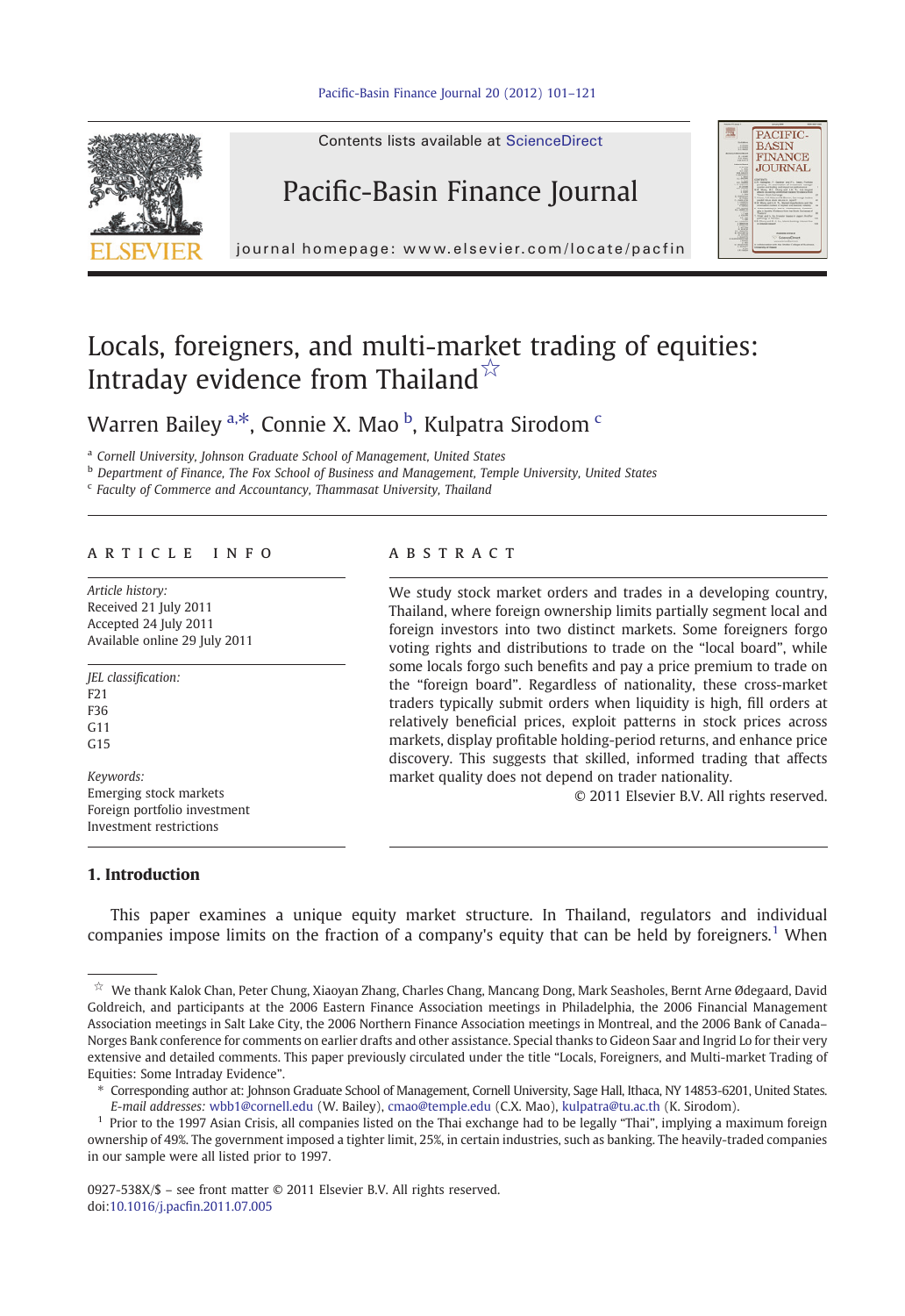interest in Thailand's stock market and in emerging markets generally began to pick up in the middle 1980s, the fraction of shares owned by foreigners began to hit these limits for many listed companies. In September 1987, the stock exchange organized a formal market, the Alien Board, where foreigners could trade shares of companies that had reached their foreign ownership limit.

Prices on the Alien Board typically exceed prices for otherwise identical shares restricted to local investors by a substantial premium, which cannot be arbitraged away.<sup>2</sup> Although trading is formally segmented into distinct boards for local investors and foreign investors, investors can cross to the "other" board, but at a cost. Thai investors can freely buy Alien Board shares, but must pay a price premium and may only register them as Main Board shares. Since registration on the Main Board would forfeit the value of the Alien Board premium, locals hold Alien Board shares unregistered and lose cash and stock dividends, warrants, other distributions, and voting rights. Furthermore, to avoid losing the premium, a local will only sell an Alien Board share back into the Alien Board market. Foreign investors can buy Main Board shares, but cannot register them once the foreign ownership limit is hit and, therefore, forgo all distributions on any Main Board holdings.<sup>3</sup> Furthermore, a foreigner can only sell Main Board holdings back into the Main Board market. The trading system on both boards is electronic and order-driven. Broker screens display depth at the three best bid and ask prices, but do not reveal trader identity.

This unusual institutional setting helps us study some interesting questions. What market and investor behaviors occur in a multiple-market setting where different types of investors interact and where some investors choose to cross between markets? Are foreign investors a disruptive, speculative force in emerging capital markets, or do they enhance the quality of such markets? Do foreign investors differ from local investors in substantial ways? Our dataset includes some information about the identity of the trader standing behind each order. Specifically, we know whether each order is associated with a foreigner (almost certainly an institution), a Thai institution, a member of the stock exchange, or a Thai individual. Locals may benefit from better access to information about local companies, while foreign institutional investors may benefit from more resources and experience. Such issues have been studied by several authors recently, and are important to understanding the effect of foreign portfolio investment in the wake of repeated financial crises in developing economies. The nature of the Thai market and our data allow us to present some interesting new evidence on this subject.

To understand how trading evolves in this interesting setting and whether investor nationality matters, we conduct a series of empirical tests with intraday records of orders and trades from Thailand in 1999. A summary of our findings is as follows. In spite of the costs to switching to the "other" market, foreigners account for 15% of the trading volume on the Main Board, and Thai individuals account for 44% of the trading volume on the Alien Board. There is much evidence that liquidity is a driver of cross-market trading. Cross-market orders tend to be submitted at times of high liquidity (that is, low bid–ask spread and high depth) in the market to which investors cross, and, as a consequence, cross-market orders tend to be filled at relatively better prices.<sup>4</sup> Some evidence also suggests a relationship between information and cross-market trading. Cross-market traders appear to use market information to trade on mean-reversion in price differentials across the two boards and other patterns. Holding period returns based on crossmarket trades appear particularly profitable, suggesting that some cross-market activity represents informed trading. Cross-market trading also appears to contribute to price discovery, again suggesting informed trading.<sup>5</sup> Above all, evidence of skilled, informed trading is not confined to either local or foreign investors, but can be observed among both Thai and non-Thai traders during the period we study.

The balance of this paper is organized as follows. [Section 2](#page--1-0) motivates our tests. [Section 3](#page--1-0) discusses the data, relevant institutional details of the Stock Exchange of Thailand, and some of the basic calculations and transformations of the data needed for our tests. [Section 4](#page--1-0) presents results while [Section 5](#page--1-0) is a summary and conclusion.

<sup>&</sup>lt;sup>2</sup> Once the books of the company indicate that the registered holdings of foreigners have reached the limit, shares bought on the Main Board cannot be sold on the Alien Board because that would violate the foreign ownership limit. Shares bought on the Alien Board will not be sold on the Main Board because the price premium would be lost. If a particular stock never reaches the foreign ownership limit, or drops below the limit, all trading reverts to the Main Board.

<sup>&</sup>lt;sup>3</sup> During the period we study, these "lost" dividends went to the custodian bank.

<sup>4</sup> [Drudi and Massa \(2005\)](#page--1-0) study primary and secondary markets for Italian government bonds, and find that some dealers trade aggressively across markets in a manner that contributes to liquidity.

<sup>5</sup> Related empirical papers include studies of price discovery for stocks listed on more than one U.S. exchange [\(Hasbrouck, 1995\)](#page--1-0) or across equity and equity derivative markets [\(Chan et al., 1991; Stephan and Whaley, 1990; Easley et al., 1998; Chan et al., 2002](#page--1-0)).